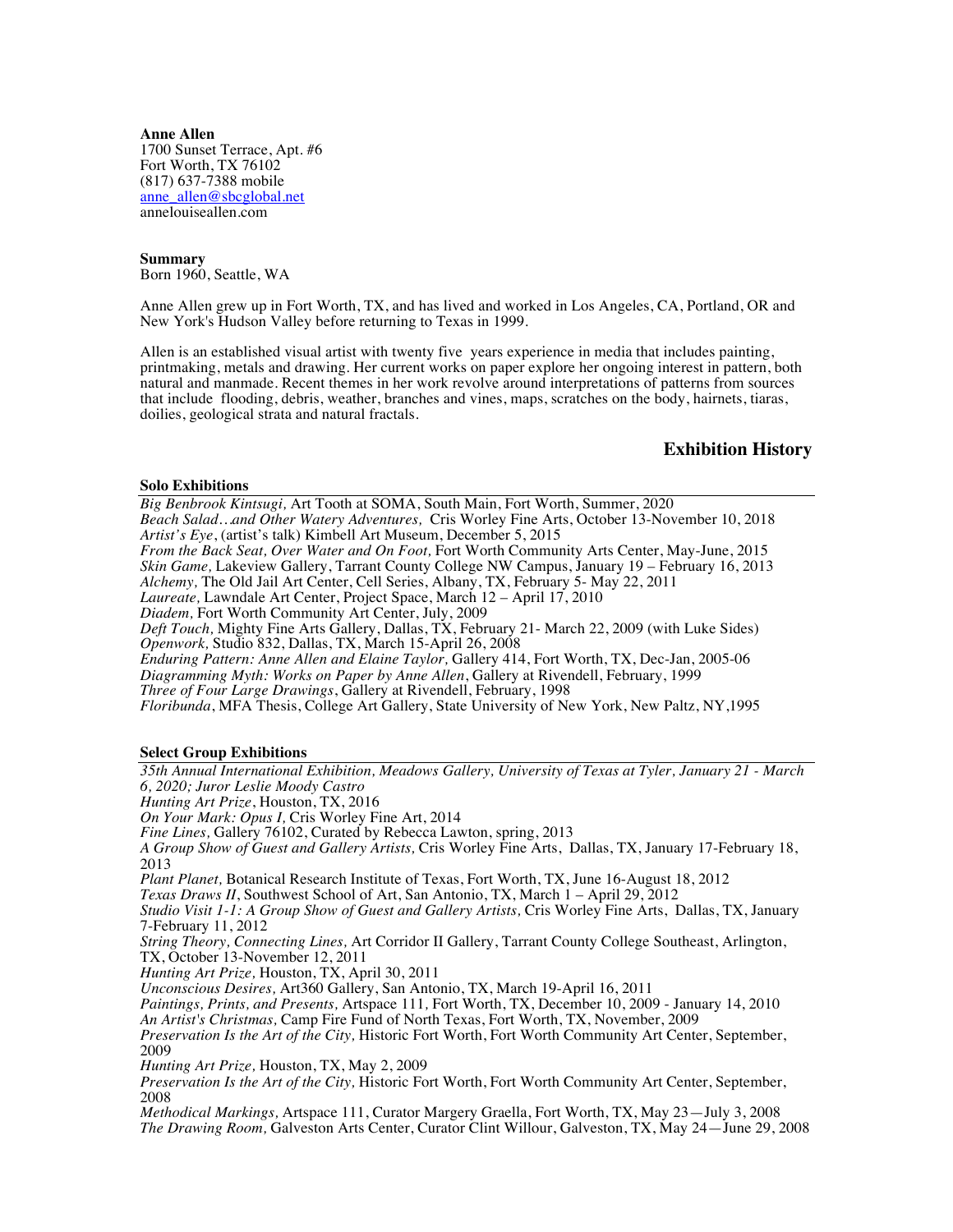*Best of the Biennial,* Fort Worth Community Art Center, Fort Worth, TX, April 2008 *Friends of EASL,* Fort Worth Community Art Center, Fort Worth, TX, April 2008 *Hunting Art Prize*, Houston, TX, April, 2008 *The Office*, Fort Worth Community Art Center, Fort Worth, 2007 *Commentary,* Fort Worth Public Library, curated by Anitra Blayton, March, 2007 *Hunting Art Prize,* finalist, Houston, TX, April, 2007 *New Texas Talent,* Craighead Green Gallery, Dallas, TX, summer, 2006, juror Clint Willour *Shine: Fire and Ice,* Arlington Museum of Art Annual Art Auction Exhibition, January, 2006 *Shine: Moonglow,* Arlington Museum of Art Annual Art Auction Exhibition, January, 2005 *An Artist's Christmas,* Camp Fire Fund of North Texas, Fort Worth, TX, November, 2004 *Shine,* Arlington Museum of Art Annual Art Auction Exhibition, January, 2004 *Schema: A Drawing Show*, Carrillon Gallery, Tarrant County College South, February, 2003 *Sunny Side Up*, Arlington Museum of Art Annual Art Auction Exhibition, January, 2003 *Big*, NRH Gallery, November, 2002 *Small*, NRH Gallery, September, 2002 *Diverse Work*, NRH Gallery, Nov. 30 – February 2, 2002

## **Corporate and Private Collections**

UT Southwestern Medical Center, Dallas, TX

Gerard Bartolino, Houston, TX Libby Black, and Jennifer Lovvorn, Berkeley, CA Kathy Cherry, Brooklyn, NY Cheri and Allen Cetto, Fort Worth, TX George Sellers, Dallas, TX Ivy and Barry Berman, New York, NY Bruce and Beverly Jones, Arlington, TX Marti DeRaud, Arlington, TX Nancy Whitenack, Dallas, TX Carol Arutian, Woodland Hills, CA Linda Stewart Ball, Plano, TX Bill and Jean Barter, Arlington, TX Kathy Cherry, Brooklyn, NY Armand Conine and Caroline Roland-Levy, Gardiner, NY Lucy Darden, Fort Worth, TX Pat Flynn, High Falls, NY Mary Ann Frericks, Topanga, CA Patrick and Amy Kelly, Albany, TX Pat McGrew, Grapevine, TX Cas Milner, Dallas, TX Ken and Myra Mimlitch Gray, Stoneridge, NY John Perri, Plano, TX Sharon Portelance, Portland, ME Michael Toole, Fort Worth, TX Jonathan Wall, Brooklyn, NY Nora Wolin, Studio City, CA

**Education** 

### **Education**

Master of Fine Arts in Metal, State University of New York at New Paltz, 1995 Bachelor of Fine Arts in Studio Art, University of Texas at Austin, 1983

# **Select Administrative Experience**

**Arts Administration**  Project Manager, Fort Worth Public Art, April 2007-Present

Director, Arlington Museum of Art, Arlington, TX, February 2001-March 2007 Acting Director & Museum Manager, Arlington Museum of Art, Arlington, TX, August 2000-Jan. 2001. Executive Director, The Old Jail Art Center, Albany, TX, 1999-2000 Consulting Director, The Gallery at Rivendell, Rivendell Winery, New Paltz, NY, 1996-1999.

## **Curating**